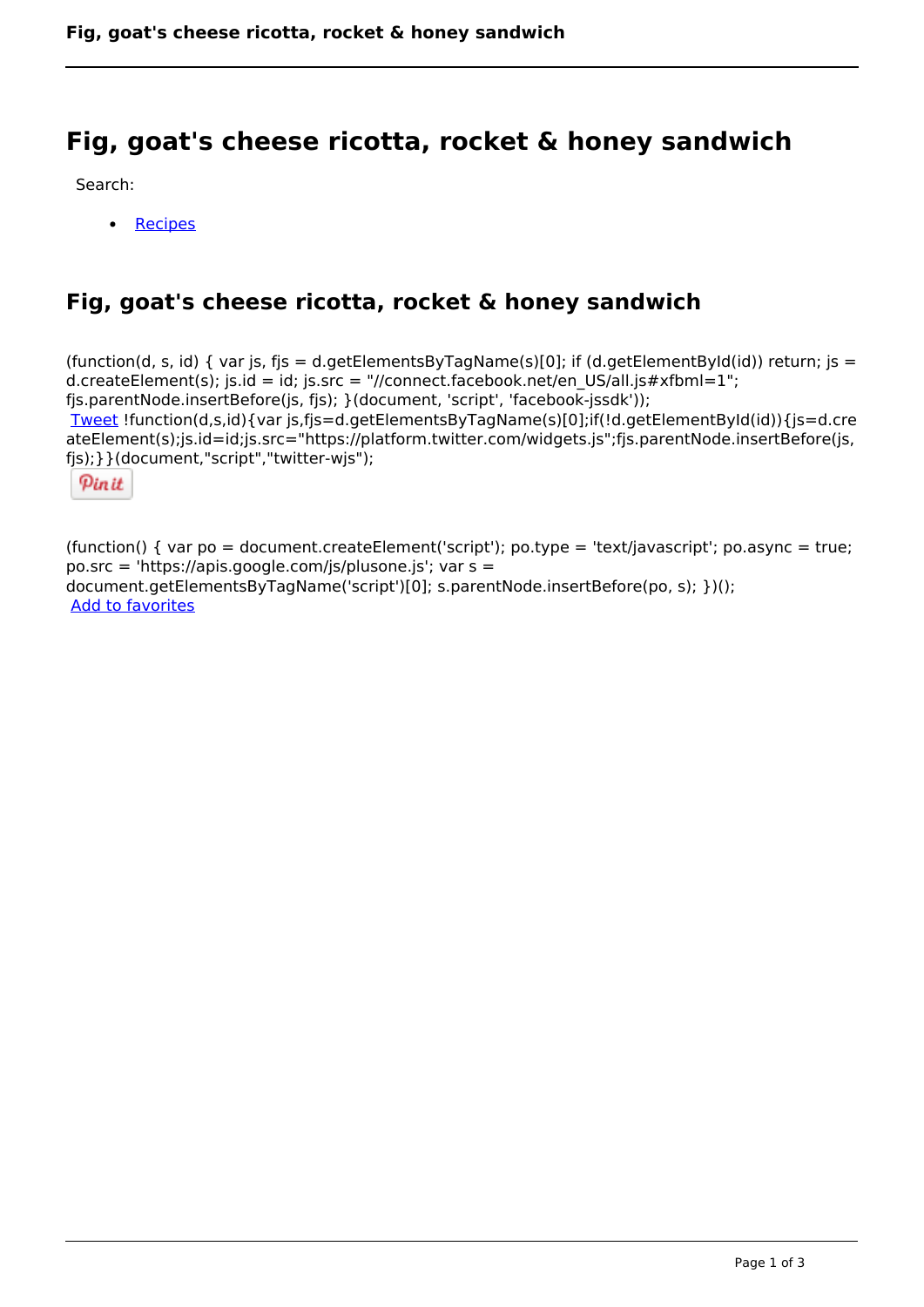# **Fig, goat's cheese ricotta, rocket & honey sandwich**



#### Rate this recipe

0 people are cooking this [Count me in](https://www.naturalhealthmag.com.au/flag/flag/favorites/1290?destination=printpdf%2F1290&token=4b8731ae8245ccfe620b41305bcac69a)

Love sweet sandwiches? Try this fig, goat's cheese ricotta, rocket and honey combo.

## **Ingredients**

- 1–2 slices gluten-free bread
- 1 heaped tbsp goat's cheese [ricotta](http://www.naturalhealthmag.com.au/nourish/raw-veg-spelt-ricotta-salata-bitter-leaf-salad)
- 1 fig (sliced)
- $\cdot$   $\frac{1}{4}$  cup [rocket](http://www.naturalhealthmag.com.au/nourish/antipasto-pizza)
- ½ tsp macadamia oil
- 1 tsp honey

### **Method**

Spread the goat's ricotta onto the bread and arrange on the fig slices. Massage the rocket in the macadamia oil and place on top. Drizzle with honey. Either place extra piece of bread on top to make a sandwich or enjoy the slice on its own.

Recipe from Kate Bradley; Photo credit Elisa Watson.